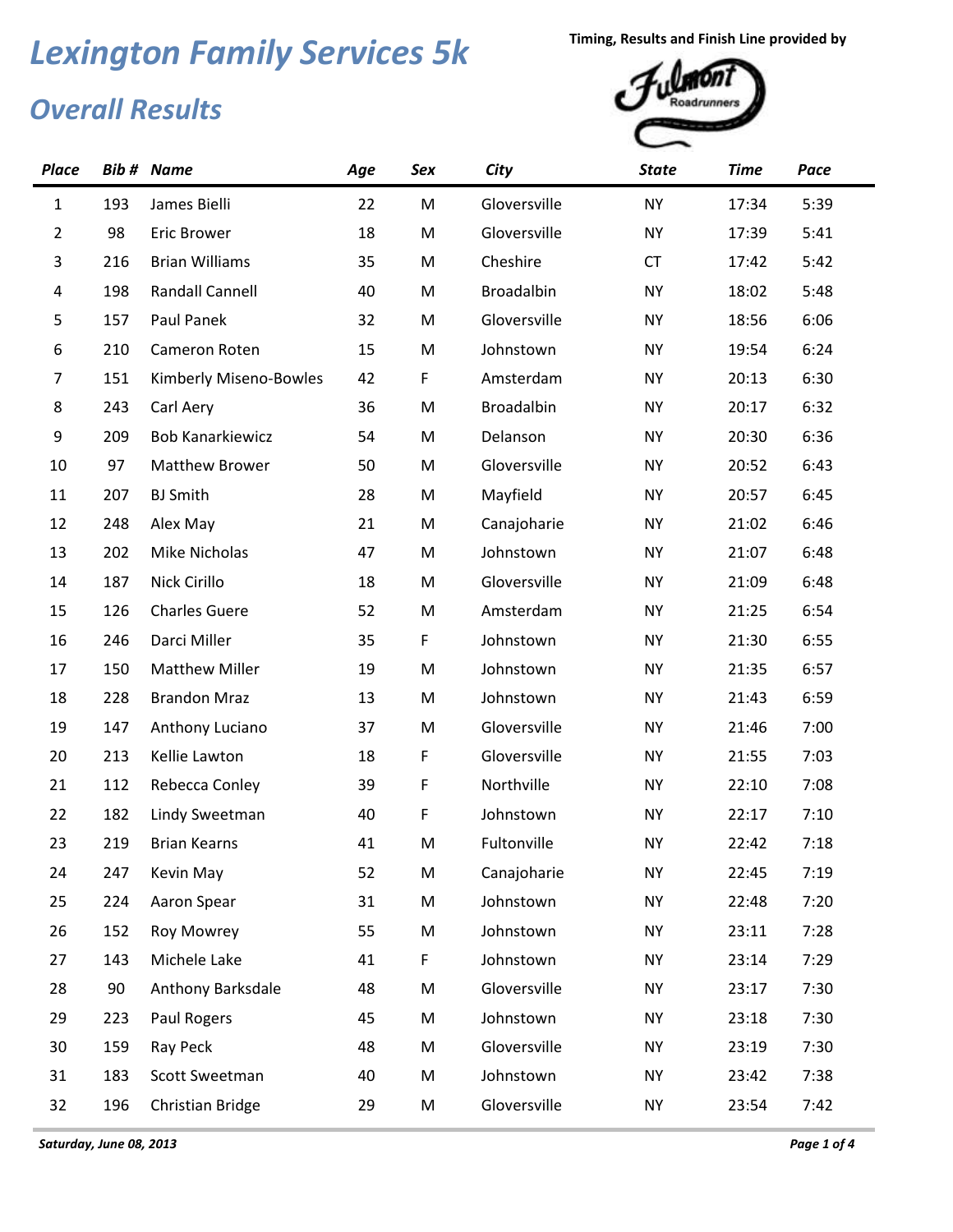| <b>Place</b> |     | <b>Bib # Name</b>       | Age | Sex | City              | <b>State</b> | <b>Time</b> | Pace |
|--------------|-----|-------------------------|-----|-----|-------------------|--------------|-------------|------|
| 33           | 146 | Jaime Luciano           | 35  | F   | Gloversville      | <b>NY</b>    | 24:00       | 7:44 |
| 34           | 238 | Aaron Bagwell           | 21  | M   | Broadalbin        | <b>NY</b>    | 24:20       | 7:50 |
| 35           | 144 | Ben Lake                | 13  | M   | Johnstown         | <b>NY</b>    | 24:23       | 7:51 |
| 36           | 204 | Zack Simone             | 17  | M   | Johnstown         | <b>NY</b>    | 24:33       | 7:54 |
| 37           | 197 | Jennifer Wilcox         | 34  | F   | Johnstown         | <b>NY</b>    | 24:35       | 7:55 |
| 38           | 235 | Emma Goebel             | 9   | F   | Gloversville      | <b>NY</b>    | 24:45       | 7:58 |
| 39           | 156 | Donald Nolett III       | 33  | M   | Gloversville      | <b>NY</b>    | 24:56       | 8:02 |
| 40           | 122 | Nicole Eschler          | 39  | F   | Northville        | <b>NY</b>    | 25:04       | 8:04 |
| 41           | 163 | Jamie Philo             | 25  | F   | Northville        | <b>NY</b>    | 25:16       | 8:08 |
| 42           | 95  | Quincey Brabant         | 18  | F   | Johnstown         | <b>NY</b>    | 25:20       | 8:09 |
| 43           | 190 | Nicole Weber            | 21  | F   | Gloversville      | <b>NY</b>    | 25:37       | 8:15 |
| 44           | 245 | Jordan Sadowitz         | 22  | M   | Camillus          | <b>NY</b>    | 25:38       | 8:15 |
| 45           | 168 | Hannah Reimers          | 35  | F   | Northville        | <b>NY</b>    | 25:44       | 8:17 |
| 46           | 107 | <b>Curtis Churchill</b> | 16  | M   | Hagaman           | <b>NY</b>    | 25:52       | 8:20 |
| 47           | 132 | Elizabeth Huisjen       | 33  | F   | Gloversville      | <b>NY</b>    | 26:09       | 8:25 |
| 48           | 177 | <b>Terry Smith</b>      | 65  | M   | Galway            | <b>NY</b>    | 26:13       | 8:26 |
| 49           | 233 | Renee Bellinger         | 14  | F   | Amsterdam         | <b>NY</b>    | 26:14       | 8:27 |
| 50           | 237 | Kayla Belllinger        | 23  | F   | Gloversville      | <b>NY</b>    | 26:16       | 8:27 |
| 51           | 118 | Kym Dopp                | 41  | F   | Johnstown         | <b>NY</b>    | 26:17       | 8:28 |
| 52           | 120 | Zachary Eschler         | 26  | M   | Scotia            | <b>NY</b>    | 26:18       | 8:28 |
| 53           | 236 | Amy Goebel              | 34  | F   | Gloversville      | <b>NY</b>    | 26:19       | 8:28 |
| 54           | 96  | Amanda Brandt           | 33  | F   | Little Falls      | <b>NY</b>    | 26:20       | 8:29 |
| 55           | 218 | Rebecca Weiderman       | 45  | F   | Johnstown         | <b>NY</b>    | 26:24       | 8:30 |
| 56           | 106 | Michael Churchill       | 52  | M   | Hagaman           | <b>NY</b>    | 26:26       | 8:31 |
| 57           | 139 | Dom Kwiatkowski         | 40  | M   | <b>Broadalbin</b> | <b>NY</b>    | 26:27       | 8:31 |
| 58           | 241 | Jana Sniezyk            | 30  | F   | <b>Broadalbin</b> | <b>NY</b>    | 26:31       | 8:32 |
| 59           | 220 | Alyssa Henry            | 18  | F   | Johnstown         | <b>NY</b>    | 26:37       | 8:34 |
| 60           | 208 | Kolin Hallenbeck        | 27  | M   | Gloversville      | NY           | 26:43       | 8:36 |
| 61           | 121 | Melissa Eschler         | 27  | F   | Scotia            | <b>NY</b>    | 27:02       | 8:42 |
| 62           | 234 | JoEllyn Stortecky       | 26  | F   | Northville        | NY           | 27:06       | 8:43 |
| 63           | 161 | Toni Persch             | 42  | F   | Gloversville      | <b>NY</b>    | 27:15       | 8:46 |
| 64           | 206 | Jim Schlesier           | 49  | M   | Johnstown         | NY           | 27:23       | 8:49 |
| 65           | 154 | Sean Nash               | 39  | M   | Mayfield          | NY           | 27:24       | 8:49 |
| 66           | 239 | Jahna Church            | 20  | F   | <b>Broadalbin</b> | NY           | 27:32       | 8:52 |
| 67           | 201 | Valerie Charpentier     | 40  | F   | Fort Johnson      | <b>NY</b>    | 27:53       | 8:59 |
| 68           | 221 | Robert Fairman          | 66  | M   | Johnstown         | NY           | 27:55       | 8:59 |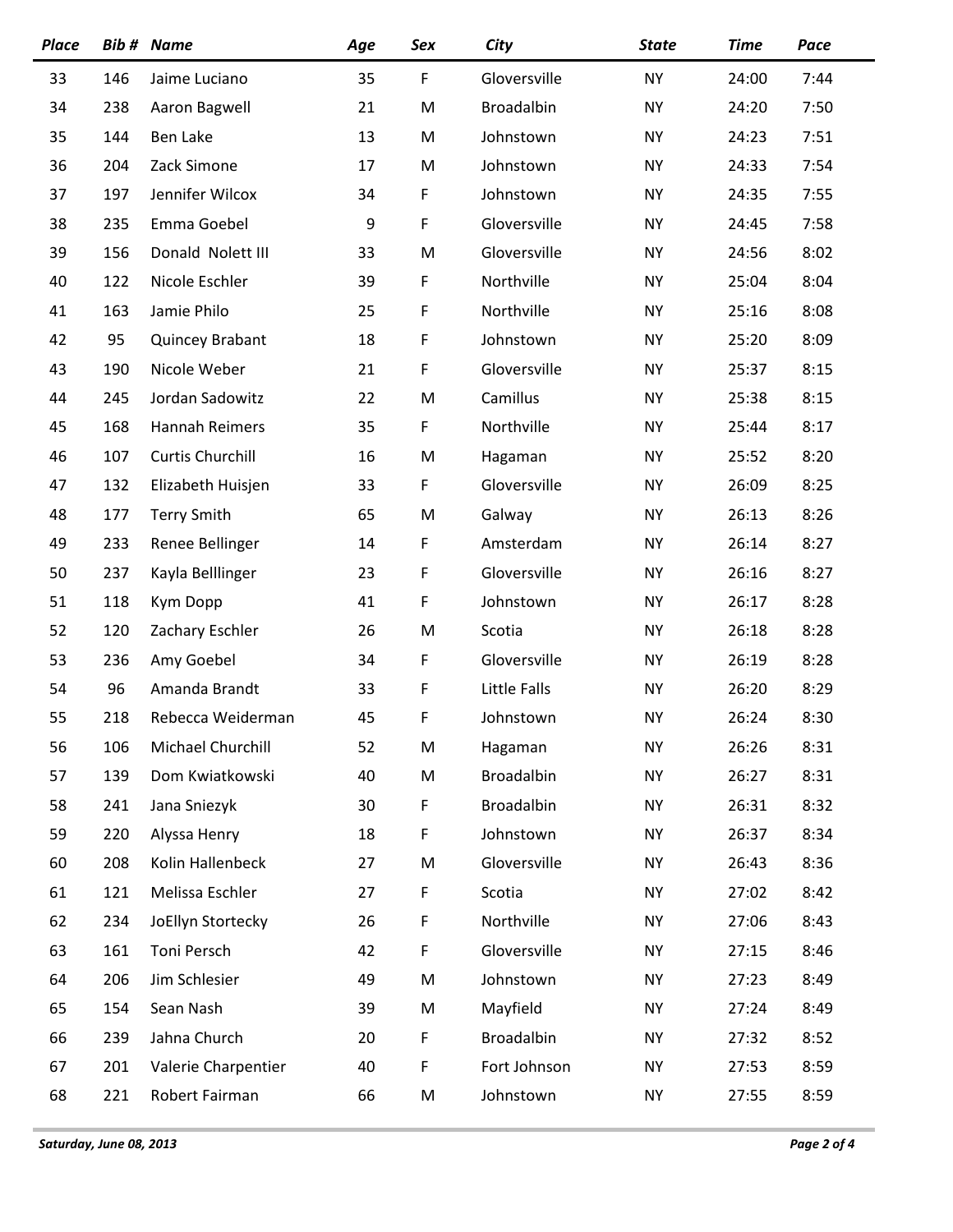| <b>Place</b> |     | <b>Bib # Name</b>     | Age | Sex         | City           | <b>State</b> | <b>Time</b> | Pace  |
|--------------|-----|-----------------------|-----|-------------|----------------|--------------|-------------|-------|
| 69           | 108 | Keiley Cirillo        | 23  | $\mathsf F$ | Johnstown      | <b>NY</b>    | 28:01       | 9:01  |
| 70           | 149 | <b>Travis Miller</b>  | 19  | M           | Johnstown      | <b>NY</b>    | 28:24       | 9:09  |
| 71           | 232 | Megan Klueg           | 29  | F           | Northville     | <b>NY</b>    | 28:26       | 9:09  |
| 72           | 129 | Ned Hirt              | 56  | M           | Amsterdam      | <b>NY</b>    | 28:35       | 9:12  |
| 73           | 92  | Melissa Berlin        | 26  | F           | Gloversville   | <b>NY</b>    | 28:37       | 9:13  |
| 74           | 240 | Mary Bagwell          | 46  | F           | Broadalbin     | <b>NY</b>    | 28:52       | 9:18  |
| 75           | 189 | Ron Robinson          | 65  | M           | Johnstown      | <b>NY</b>    | 29:04       | 9:21  |
| 76           | 225 | <b>Stephen Mraz</b>   | 41  | M           | Johnstown      | <b>NY</b>    | 29:14       | 9:25  |
| 77           | 124 | Jean Ginter           | 52  | F           | Northville     | <b>NY</b>    | 29:15       | 9:25  |
| 78           | 153 | Amber Murphy          | 33  | $\mathsf F$ | Gloversville   | <b>NY</b>    | 29:15       | 9:25  |
| 79           | 101 | Lisa Campione         | 37  | F           | Gloversville   | <b>NY</b>    | 29:23       | 9:28  |
| 80           | 131 | Erin Hollenbeck       | 33  | F           | Johnstown      | <b>NY</b>    | 30:03       | 9:40  |
| 81           | 103 | Cindy Chase           | 51  | F           | Canajoharie    | <b>NY</b>    | 30:07       | 9:42  |
| 82           | 231 | Andrew Lake           | 7   | M           | Johnstown      | <b>NY</b>    | 30:16       | 9:45  |
| 83           | 158 | Veronica Peck         | 14  | F           | Gloversville   | <b>NY</b>    | 30:26       | 9:48  |
| 84           | 200 | Tom Reed              | 66  | M           | Amsterdam      | <b>NY</b>    | 30:27       | 9:48  |
| 85           | 199 | Darryl Ferguson       | 66  | M           | Scotia         | <b>NY</b>    | 30:28       | 9:48  |
| 86           | 244 | Rebecca Callahan      | 26  | F           | Johnstown      | <b>NY</b>    | 30:35       | 9:51  |
| 87           | 229 | <b>Barb Smith</b>     | 47  | F           | Johnstown      | <b>NY</b>    | 30:36       | 9:51  |
| 88           | 191 | Martin Luey           | 60  | M           | Gloversville   | <b>NY</b>    | 30:41       | 9:53  |
| 89           | 105 | Linda Christie        | 57  | F           | Gloversville   | <b>NY</b>    | 31:36       | 10:10 |
| 90           | 203 | John Newell Jr.       | 60  | M           | Amsterdam      | <b>NY</b>    | 31:45       | 10:13 |
| 91           | 230 | Sharon Nare-Carpenter | 42  | F           | Fort Hunter    | <b>NY</b>    | 31:47       | 10:14 |
| 92           | 205 | Jessica Smrtic        | 43  | F           | Johnstown      | <b>NY</b>    | 32:40       | 10:31 |
| 93           | 135 | Scott Jeffers         | 29  | M           | Johnstown      | NY           | 32:53       | 10:35 |
| 94           | 115 | Rebecca Danelorich    | 45  | F           | Gloversville   | <b>NY</b>    | 33:06       | 10:39 |
| 95           | 116 | Kathleen Davey        | 35  | F           | Fonda          | <b>NY</b>    | 33:39       | 10:50 |
| 96           | 110 | <b>Katie Collins</b>  | 30  | F           | Gloversville   | NY           | 33:52       | 10:54 |
| 97           | 214 | Amber Bridge          | 28  | F           | Gloversville   | <b>NY</b>    | 35:07       | 11:18 |
| 98           | 186 | Michael Moore         | 25  | M           | Gloversville   | NY           | 35:09       | 11:19 |
| 99           | 195 | Larry Fisher          | 80  | M           | Gloversville   | <b>NY</b>    | 35:13       | 11:20 |
| 100          | 171 | Penny Ropeter Webber  | 42  | F           | Gloversville   | NY           | 35:21       | 11:23 |
| 101          | 188 | Wendy Kwiatkowski     | 48  | F           | Ft. Plain      | NY           | 35:31       | 11:26 |
| 102          | 215 | Michael Kwiatkowski   | 48  | M           | Fort Plain     | <b>NY</b>    | 36:25       | 11:43 |
| 103          | 176 | Brenda Smith          | 48  | F           | St. Johnsville | NY           | 36:37       | 11:47 |
| 104          | 89  | Sandra Baldwin        | 31  | F           | Edinburg       | NY           | 36:46       | 11:50 |